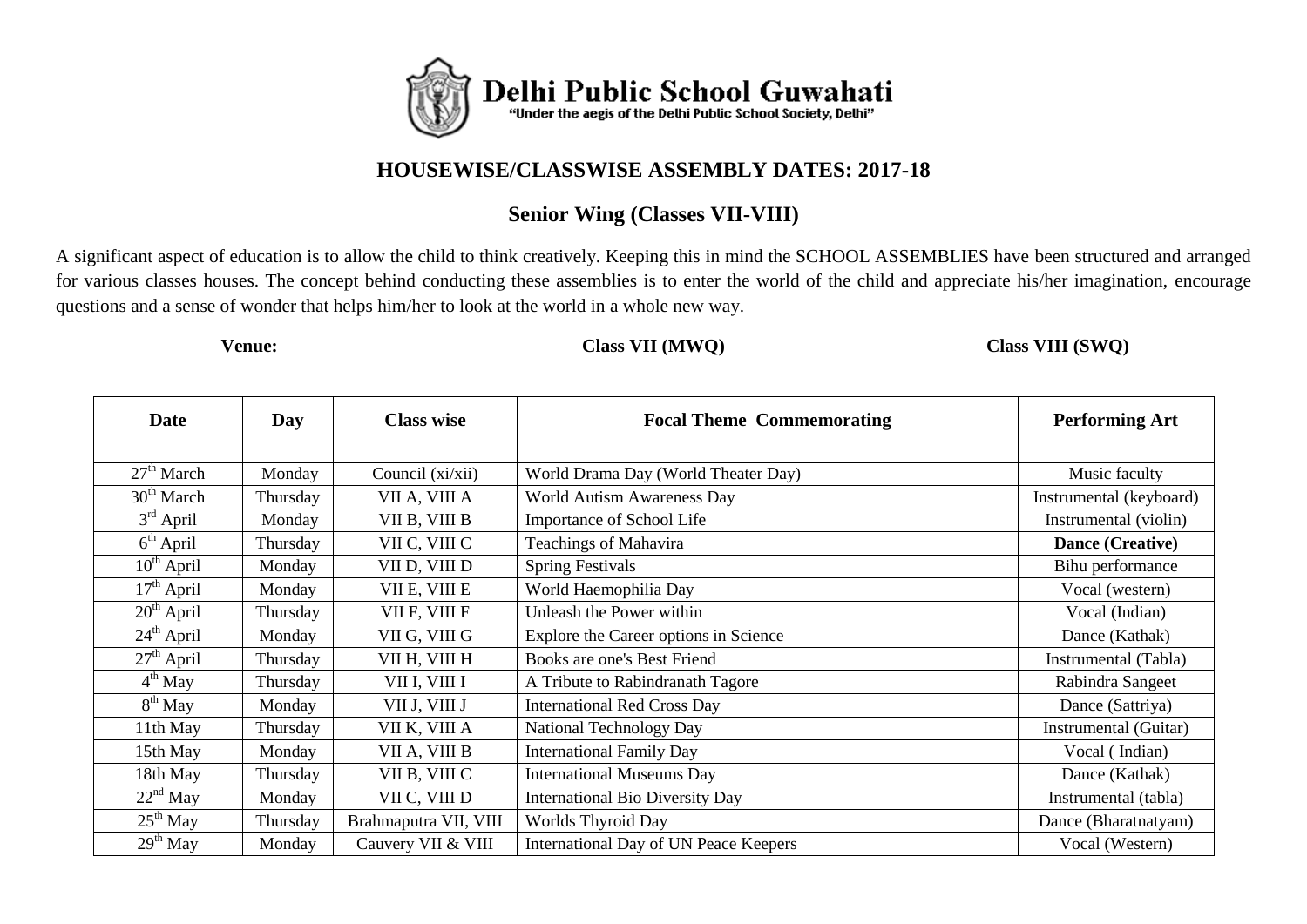| $1st$ June                        | Thursday | VII D, VIII E         | World Milk Day (FAO)                                           | Instrumental (violin)        |
|-----------------------------------|----------|-----------------------|----------------------------------------------------------------|------------------------------|
| $\overline{5}^{\text{th}}$ June   | Monday   | VII E, VIII F         | World Environment Day                                          | Instrumental (keyboard)      |
| $8th$ June                        | Thursday | VII F, VIII G         | World Oceans Day                                               | Dance (Kathak)               |
| $27th$ July                       | Thursday | VII G, VIII H         | Remembering Dr. APJ Abdul Kalam                                | Dance (Sattriya)             |
| $31st$ July                       | Monday   | VII H, VIII I         | Yoga: The Best way to care for yourself                        | Vocal (Bor Geet)             |
| $\overline{3}^{\text{rd}}$ August | Thursday | VII I, VIII J         | How different people celebrate Raksha Bandhan                  | Vocal (western)              |
| $\overline{10^{th}}$ August       | Thursday | VII J, VIII A         | Save Water Save Earth                                          | Instrumental (violin)        |
| $14th$ August                     | Monday   | VII K, VIII B         | Freedom Fighters of Assam                                      | Patriotic song               |
| $17th$ August                     | Thursday | VII A, VIII C         | India is a land of Unity in Diversity                          | Dance (Regional)             |
| $21st$ August                     | Monday   | VII B, VIII D         | Work Hard, Have Fun and Make History                           | Instrumental (Keyboard)      |
| $24th$ August                     | Thursday | VII C, VIII E         | The Noble Eightfold Path                                       | Vocal (western)              |
| $28th$ August                     | Monday   | VII D, VIII F         | Science in our day-to-day life                                 | Instrumental (Guitar)        |
| $31st$ August                     | Thursday | VII E, VIII G         | Explore the Career options in Commerce                         | Dance (Satrya)               |
| 4 <sup>th</sup> September         | Monday   | Ganges VII & VIII     | Role of Teachers in a Student's Life                           | Vocal (Indian)               |
| $7th$ September                   | Thursday | Narmada VII & VIII    | Remembering Bhupen Hazarika                                    | Vocal (Bhupendra<br>sangeet) |
| $11th$ September                  | Monday   | VII F, VIII H         | Importance of Time in our daily life                           | Instrumental (Violin)        |
| $14th$ September                  | Thursday | Brahmaputra VII, VIII | World First Aid Day                                            | Dance (Western)              |
| 18 <sup>nd</sup> September        | Monday   | Cauvery VII & VIII    | Health and Society                                             | Instrumental and vocal       |
| $21st$ September                  | Thursday | Ganges VII & VIII     | International day of Peace                                     | Instrumental (Tabla)         |
| $25th$ September                  | Monday   | VII G, VIII I         | Celebration of Durga Puja                                      | Dance (Bharatnatyam)         |
| $9th$ October                     | Monday   | VII H, VIII J         | World Postal Day                                               | Instrumental (Violin)        |
| $12^{th}$ October                 | Thursday | VII I, VIII A         | World Sight day                                                | Vocal (Goalpariya<br>Lokgee) |
| $16th$ October                    | Monday   | Narmada VII & VIII    | World Food Day                                                 | Dance (Creative)             |
| $23rd$ October                    | Monday   | VII J, VIII B         | Consumer is the King                                           | Instrumental (Keyboard)      |
| $30th$ October                    | Monday   | VII K, VIII C         | World Thrift Day: Save today so that you don't regret tomorrow | Instrumental and vocal       |
| $2nd$ November                    | Thursday | VII A, VIII D         | Learn Everyday: The goal of mankind is knowledge               | Vocal (Western)              |
| $6th$ November                    | Monday   | VII B, VIII E         | Life History of Famous Mathematician Ramanujan                 | Instrumental (Keyboard)      |
| $9th$ November                    | Thursday | VII C, VIII F         | Legal Service Day                                              | Instrumental (Guitar)        |
| $13th$ November                   | Monday   | VII D, VIII G         | Peace comes from within. Do not seek it without.               | <b>Bhupendra Sangeet</b>     |
| $16^{\text{th}}$ November         | Thursday | VII E, VIII H         | <b>International Day for Endurance</b>                         | Dance (Western)              |
| 20 <sup>th</sup> November         | Monday   | VII F, VIII I         | Respect your elders and the world will respect you             | Dance (Sattriya)             |
| $23rd$ November                   | Thursday | VII G, VIII J         | Importance of family in our life                               | Vocal (Indian)               |
| $27th$ November                   | Monday   | VII H, VIII A         | Facebook addiction disorder                                    | Instrumental (Tabla)         |